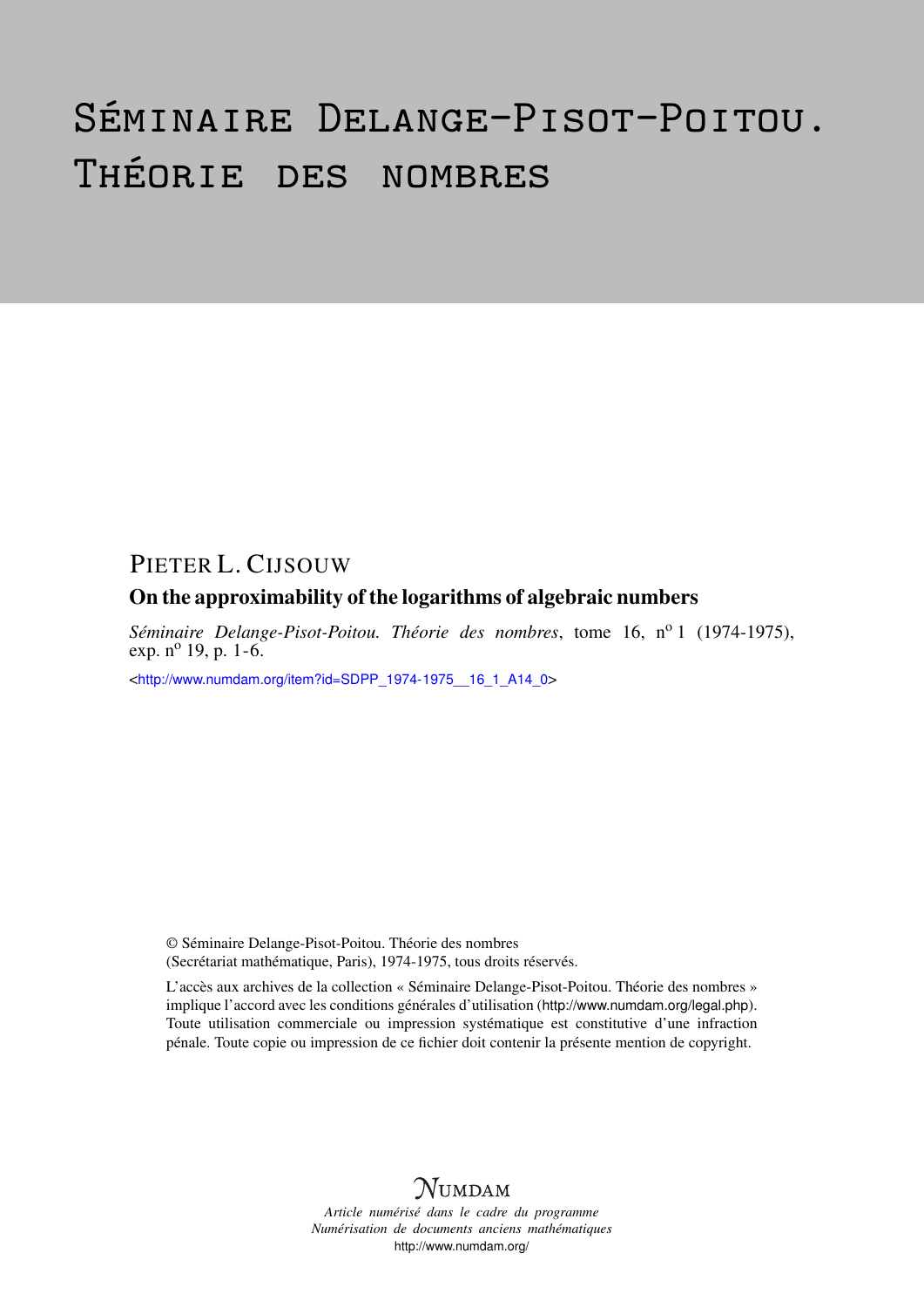## ON THE APPROXIMABILITY OF THE LOGARITHMS OF ALGEBRAIC NUMBERS

by Pieter L. CIJSOUW

#### 1. Introduction.

Let  $\alpha$  be a non-zero algebraic number, and let log  $\alpha$  be any (fixed) branch of the logarithm of  $\alpha$ , with log  $\alpha \neq 0$ . It is well known that then log  $\alpha$  is transcendental. Let  $\zeta$  denote any algebraic number, and denote the degree and the height of  $\xi$  by N and H , respectively (we use the height of an algebraic number in the sense of the maximal absolute value of the coefficients of its minimal defining polynomial). Then clearly  $\vert \log \alpha - \xi \vert \neq 0$  . We will look for positive lower bounds for  $\vert \log \alpha - \xi \vert$  , expressed in N and H.

In the literature, such lower bounds have been given from two different points of view. At first, there exist bounds which are sharp with respect to H and not necessarily to N ; important estimates of this kind have been proved by K. MAHLER in several papers. Secondly, there are bounds which are good when N and log H have about the same order of magnitude. For this case, N. I. FEL'DMAN has given the following inequalities (see  $\lceil 4 \rceil$  and  $\lceil 5 \rceil$ ) :

(i)  $|\log \alpha - \xi| > \exp\{-C_1 N^2(1+\log N)(1+N \log N+\log H) \log(2+N \log N+\log H)\}$ for all algebraic  $\xi$ , and

 $|\log \alpha - \xi| > \exp \{-C_2 N^2 \log H(1 + \log N)^2\}$  $(2)$ for all algebraic numbers  $\xi$  with  $N < (log H)^{1/4}$ .

Here,  $C_1$  and  $C_2$  are positive numbers, depending only on  $\alpha$  and on the used branch of the logarithm. The author of this note proved (partly using the second estimate of FEL'DMAN) that

(3) 
$$
|\log \alpha - \xi| > \exp \{-C_3 N^2 (N + \log H) (1 + \log N)^2 \}
$$

for all algebraic numbers  $\leq$ ; see [1] or [2]; here again  $C_3 > 0$  depends only on  $\alpha$  and the logarithm.

In this note, the following theorem will be proved :

THEOREM. - Let  $\alpha$  be a non-zero algebraic number, and let log  $\alpha$  be an arbitrary value of the logarithm of  $\alpha$  with log  $\alpha \neq 0$ . Then there exists a positive number  $C_4$ , depending only on  $\alpha$  and on the branch of the logarithm, such that<br>
(4)  $|\log \alpha - \xi| > \exp \{-C_4 \frac{N^2(1 + N \log N + \log H)}{1 + \log N}\}$ (4) for all algebraic number  $\epsilon$ , where  $N$  and  $H$  denote the degree and the height of  $\xi$ .

19-01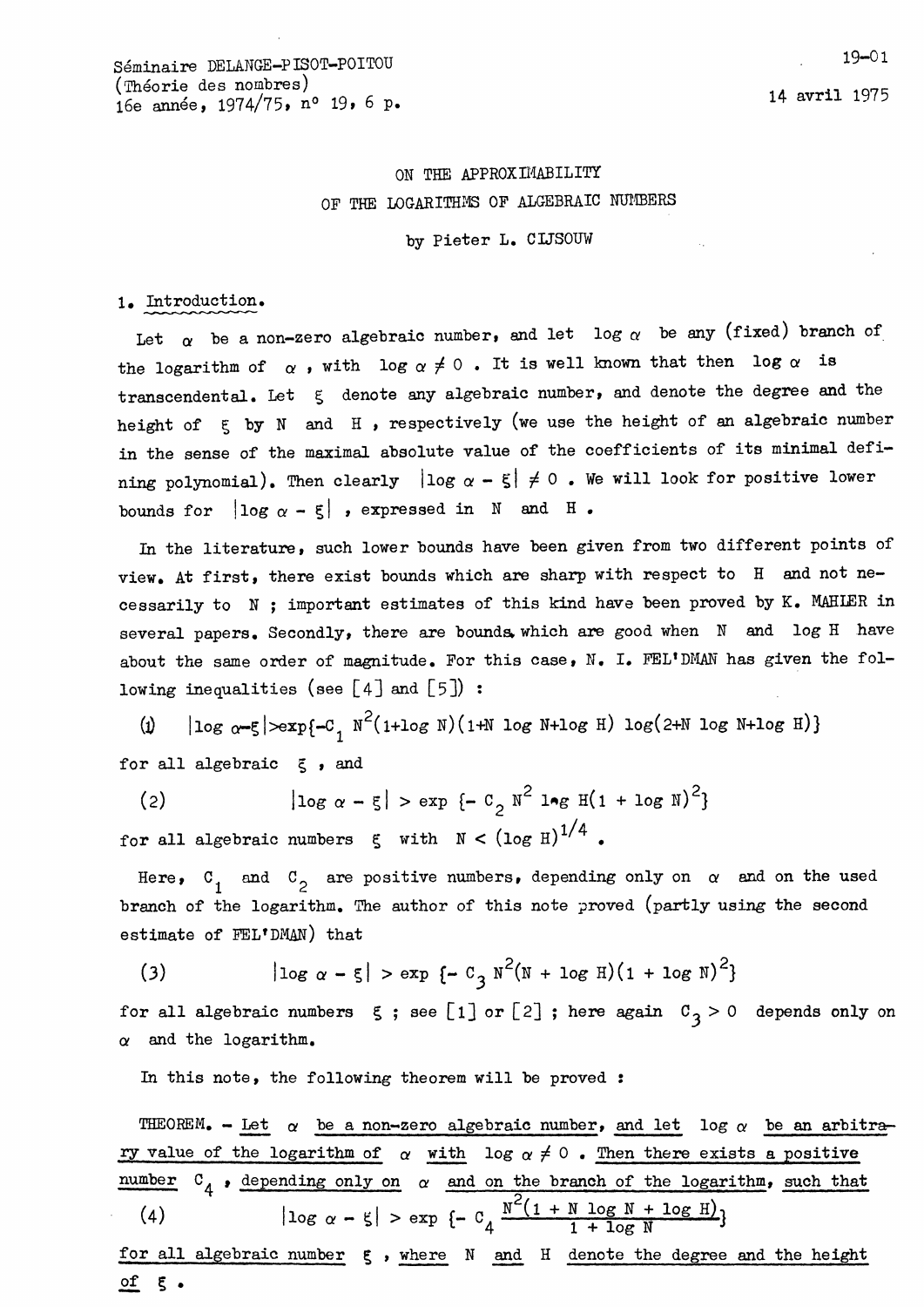We remark that the inequality  $(4)$  belongs to the mentioned second kind of estimates. Further, it is clear that (4) improves (1), (2) and (3). Finally, it is noted here that from (4) follows that  $Q(\log \alpha)$  has a transcendence type at most exactly 3 .

The proof of the theorem will be given by A. O. GEL'FOND's method, as used also by N. I. FEL'DMAN in the quoted papers. The improvements are due to certain refinements in additional ideas, developed in their original form by  $N$ . I. FEL'DMAN in  $\lceil 5 \rceil$  and some other papers.

#### 2. Lemmas.

The first three lemmas give variants of well known properties. Proofs or references to proofs can be found in  $[2]$ .

LEMMA 1. - Let  $\xi$  be algebraic of degree N and height H. Let  $n \geq 0$  be an integer, and let  $\alpha_i$  be algebraic of degree  $d_i$  and height  $h_i$  (i = 1,...,n). Put  $d = [Q(\alpha_1 \dots \alpha_n) : Q]$  if  $n \ge 1$  and  $d = 1$  if  $n = 0$ . Let  $P(z_0, z_1, \ldots, z_n) = \sum_{i_0=0}^{N_0} \sum_{i_1=0}^{N_1} \ldots \sum_{i_n=0}^{N_n} p_{i_0 i_1 \ldots i_n} z_0^{i_0} z_1^{i_1} \ldots z_n^{i_n}$ be a polynomial with integral coefficients whose sum of absolute values is at most B. Then  $P(\xi, \alpha_1, \ldots, \alpha_n) = 0$  or<br>
(5)  $|P(\xi, \alpha_1, \ldots, \alpha_n)| > B^{-dN} e^{-dN_0(N + \log H)} \exp\{-dN \sum_{i=1}^n \frac{N_i(d_i + \log h_i)}{d_i}\}.$ 

IEMMA 2. - <u>Let</u>  $P_{\infty}(z_0, z_1, \ldots, z_n)$  <u>for</u>  $p = 1, ..., r$  and  $\sigma = 1, ..., s$ be polynomials with integral coefficients, such that the sum of the absolute values of the coefficients of each polynomial is at most B , and such that the degree in  $z_i$  of each polynomial is at most  $N_i$  (i = 0, 1,..., n). Let  $\xi$  be algebraic of degree N and height  $H \cdot Let \alpha_i$  be algebraic of degree  $d_i$  and height  $h_i$  $(i = 1 \text{ ...}, n)$  . Put  $d = [Q(\alpha_1 \text{ ...}, \alpha_n): Q]$  if  $n \ge 1$  and  $d = 1$  if  $n = 0$  , and let C be a positive even integer. If

$$
(6) \t\t s \geq 4rd
$$

then there exist integers  $C_{\sigma\vee}$   $(\sigma = 1 \dots, s ; \nu = 0 \dots, N - 1)$ , not all then then  $(7)$   $C^N \geq (Bs)^N e^{\frac{1}{2}}$ <br>then there exist integers<br>zero, such that  $|C_{\sigma}|\leq$ <br>such that such that  $|C_{\sigma \nu}| \leq C$  for  $\sigma = 1$  ,..., s and  $\nu = 0$  , 1 ,...,  $N - 1$  and such that

(8) 
$$
\sum_{\sigma=1}^{8} \sum_{\nu=0}^{N-1} C_{\sigma\nu} \xi^{\nu} P_{\rho\sigma} (\xi \cdot \alpha_1 \cdot \cdots \cdot \alpha_n) = 0
$$

for  $p = 1$ , ...,  $r$ .

LEMMA  $3. - Let$  F be an entire function, and let  $T$  and S be positive inte-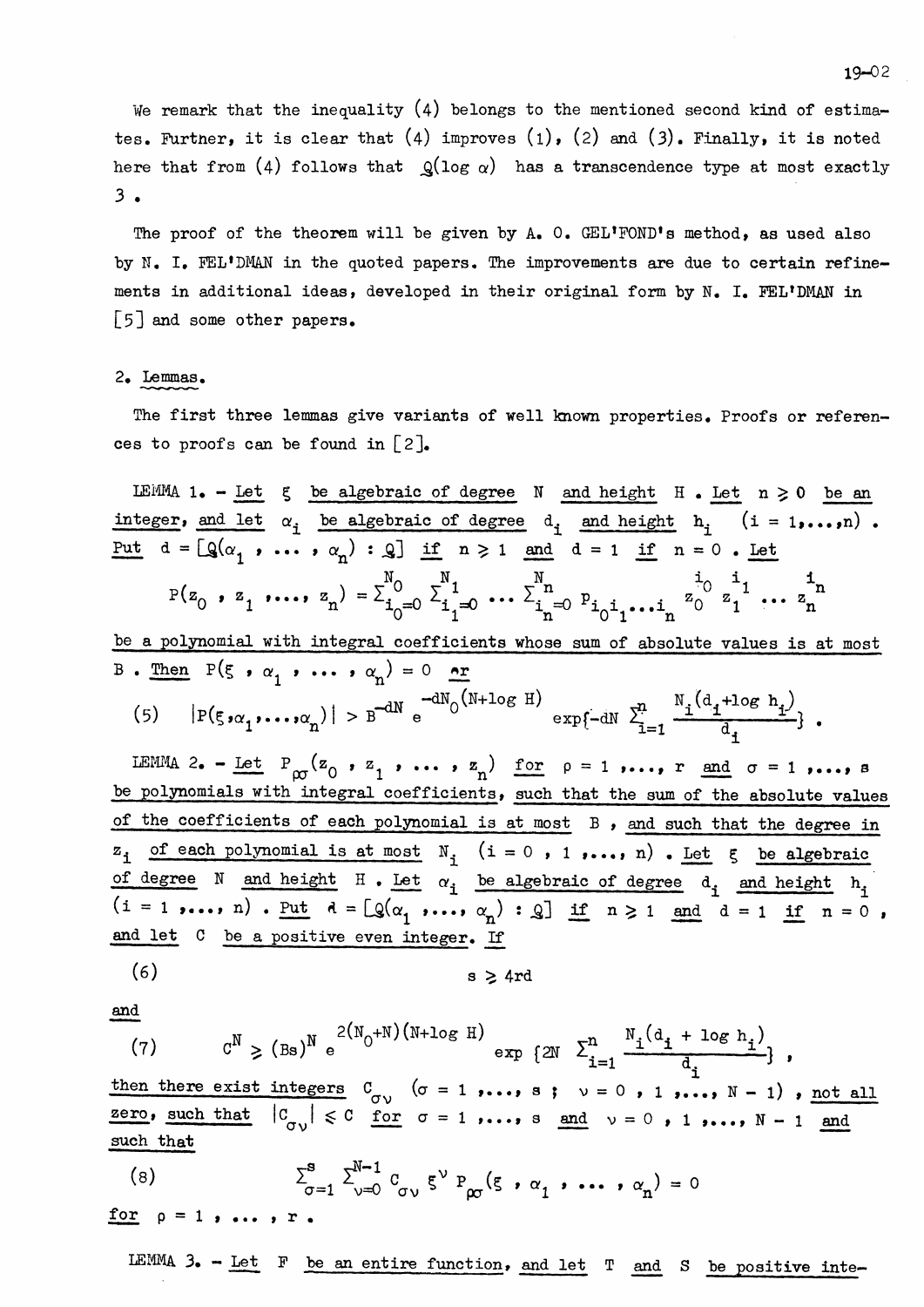$$
\frac{\text{gers}}{\max} \text{ and } R \text{ and } A \text{ be real numbers such that } R \geq 2S \text{ and } A > 2. \text{ Then}
$$
\n
$$
\max_{|z| \leq R} |F(z)| \leq 2 \max_{|z| \leq AR} |F(z)| \left(\frac{2}{A}\right)^{TS}
$$
\n
$$
+ \left(\frac{9R}{S}\right)^{TS} \max_{t=0,1,\ldots,T-1, s=0,1,\ldots,S-1} \frac{1}{t!} |F^{(t)}(s)|.
$$

In the sequel of this note,  $T$  and  $M$  are fixed positive integers, and the functions  $g_m$  ( $m = 0$ , 1,...,  $M - 1$ ) will be defined by

$$
\varepsilon_0(z) = 1
$$
 and  $\varepsilon_m(z) = (\left[\frac{m}{T}\right])^{-T} (z + 1) \dots (z + m)$ .

The lemmas 4, 5 and 6 represent the new elements in the proof of the main theorem. For proofs of these lemmas, the reader is referred to  $[3]$ .

LEMMA 4. - For 
$$
t = 0
$$
, 1, ...,  $T - 1$ , the values  $g_m^{(t)}(z)$  satisfy  
\n(10) 
$$
\frac{1}{t!} |g_m^{(t)}(z)| \leq e^{|z| + 2m + 3m \log T}.
$$

LEMMA  $5.$  - There exists a positive integer d, such that all numbers  $d(1/t!)g_{m}^{(t)}(s)$   $(m = 0,1,...,M-1; t = 0,1,...,T-1; s = 0,1,2,...)$ 

are integers, while

$$
(11) \t\t d \le e^{4M \log T}.
$$

LEMMA 6. - Let a be a non-zero complex number. Let F be the exponential polynomial

$$
F(z) = \sum_{k=0}^{K-1} \sum_{m=0}^{M-1} c_{km} g_m(z) e^{akz} ,
$$

where the  $C_{km}$  are complex numbers. Put

$$
C = max_{k,m} |C_{km}|
$$
,  $\Omega = max(1, (K - 1) |a|)$ ,  $\omega = min(1, |a|)$ ,

let S' be a positive integer, and define E by

$$
E = max_{t=0,1,...,T-1,s=0,1,...,S'-1} \frac{1}{t!} |F^{(t)}(s)|.
$$

 $I$ f

$$
\text{TS}^{\dagger} \geqslant 2KM + 15\Omega S^{\dagger} ,
$$

then

(13) 
$$
C \leq \frac{3}{2} (2e)^{M} \left(\frac{6}{4K}\right)^{kM} \left\{ \max(6\Omega, \frac{3KM}{4S^{1}}) \right\}^{KM} 18^{TS^{1}} E.
$$

Proof of the theorem. - In what follows, x denotes a positive number which is as large in comparison to the degree d of  $\alpha$ , the height h of  $\alpha$  and to  $|\log \alpha|$ , that all inequalities we need in the proof will hold. Further,  $c_1$ ,  $c_2$ , ... will be positive numbers depending only on d, h and  $|\log \alpha|$ . We prove that for all algebraic § ,

$$
|\log \alpha - \xi| > \exp\{-x^{12} \frac{N^2(1 + N \log N + \log H)}{1 + \log N}\}
$$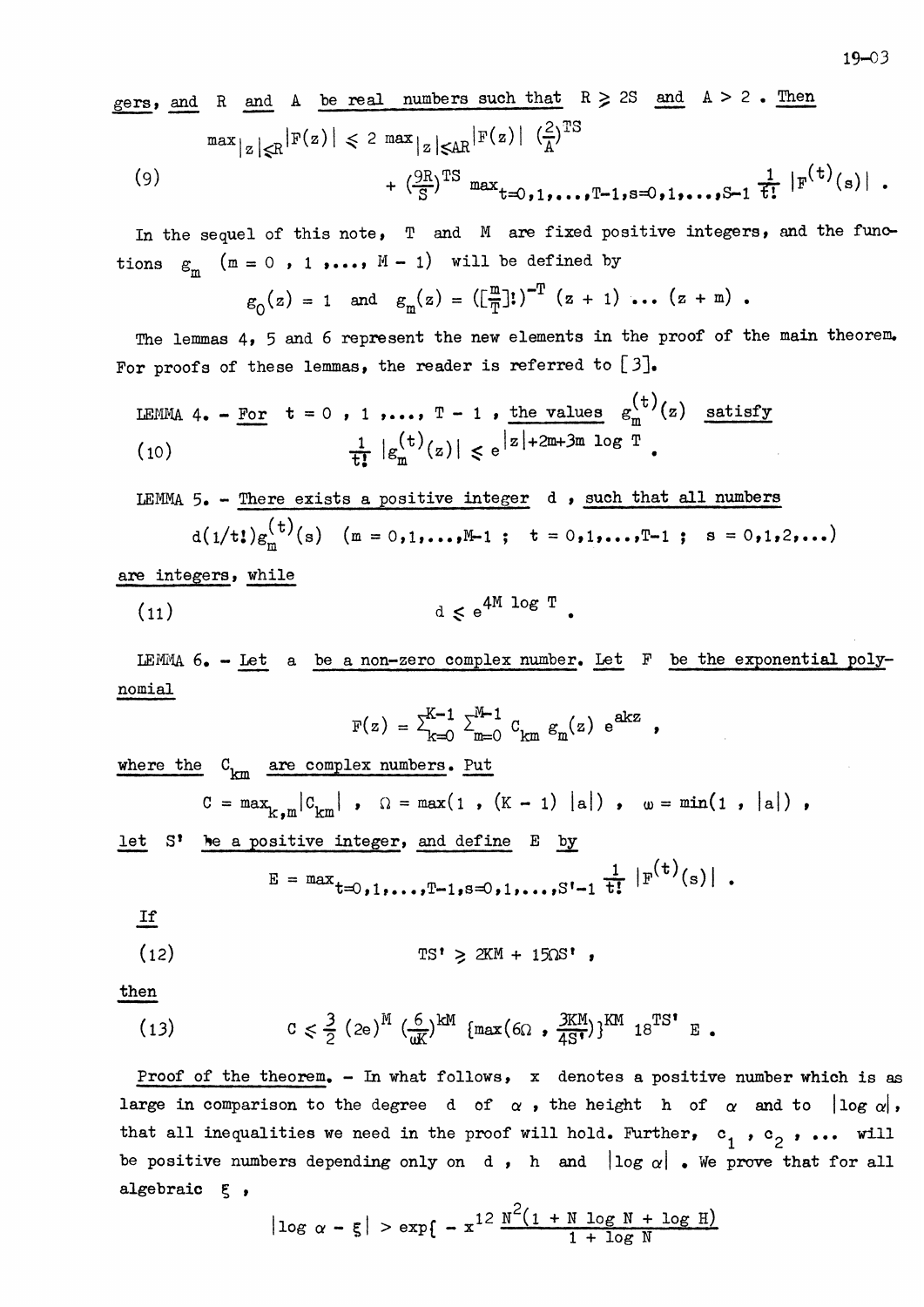Suppose that for some algebraic number  $\xi$ , we have

(14) 
$$
|\log \alpha - \xi| \le \exp\{-x^{12} \frac{N^2(1 + N \log N + \log H)}{1 + \log N}\}.
$$

Choose the following integers :

$$
K = \left[x^3 N\right]
$$
\n
$$
M = \left[x^6 \frac{N(1 + N \log N + \log H)}{(1 + \log N)^2}\right]
$$
\n
$$
T = \left[x^6 \frac{N^2}{1 + \log N}\right]
$$
\n
$$
S = \left[x^2 \frac{1 + N \log N + \log H}{1 + \log N}\right]
$$
\n
$$
S = \left[x^2 \frac{1 + N \log N + \log H}{1 + \log N}\right]
$$
\n
$$
C = 2\left[\frac{1}{2} \exp\left\{x^7 \frac{N(1 + N \log N + \log H)}{1 + \log N}\right\}\right].
$$

Let F be the exponential polynomial

(15) 
$$
F(z) = \sum_{k=0}^{K-1} \sum_{m=0}^{M-1} \sum_{\nu=0}^{N-1} C_{km\nu} \xi^{\nu} g_m(z) e^{k(\log \alpha)z},
$$

where the numbers  $C_{kmv}$  are integers with absolute values at most  $C$ ; they will be specified later. For  $t = 0$ , 1, 2, ... and  $s = 0$ , 1, 2, ..., we have

$$
F^{(t)}(s) = \sum_{k} \sum_{m} \sum_{\nu} c_{km\nu} \xi^{\nu} \sum_{\tau=0}^{m} {t \choose \tau} g_m^{(\tau)}(s) k^{t-\tau} (\log \alpha)^{t-\tau} \alpha^{ks}.
$$

Define  $\Phi_{\text{ts}}$  by

$$
\Phi_{\text{ts}} = \sum_{\mathbf{k}} \sum_{\mathbf{m}} \sum_{\mathbf{v}} c_{\mathbf{k} \mathbf{m} \mathbf{v}} \xi^{\mathbf{v}} \sum_{\mathbf{r}} {(\mathbf{t}) \choose \mathbf{r}} g_{\mathbf{m}}^{(\mathbf{r})}(\mathbf{s}) \mathbf{k}^{\mathbf{t}-\mathbf{r}} \xi^{\mathbf{t}-\mathbf{r}} \alpha^{\mathbf{k} \mathbf{s}}.
$$

For  $0 \leq t - \tau \leq T - 1$ , we have from  $(14)$ 

$$
|( \log \alpha)^{t-\tau} - \xi^{t-\tau} | \leq T(| \log \alpha| + 1)^T | \log \alpha - \xi |
$$
  

$$
\leq \exp\{-\frac{1}{2}x^{12} \frac{N^2(1 + N \log N + \log H)}{1 + \log N}\}.
$$

It follows with lemma 4 that, for 
$$
t = 0
$$
, 1, ...,  $T - 1$  and  $s = 0, 1, ..., S'-1$   
\n
$$
|F^{(t)}(s) - \Phi_{ts}| \le \exp\{-\frac{1}{2} x^{12} \frac{N^2 (1 + N \log N + \log H)}{1 + \log N}\}\
$$
\n(16)  $\times$  KMC( $|\log \alpha|+1$ )<sup>N</sup>  $2^T T^T e^{S't + 2M + 3M \log T} K^T(|\alpha|+1)$ <sup>KS'</sup>  
\n $\le \exp\{c_1 x^7 \frac{N(1+N \log N + \log H)}{1 + \log N} - \frac{1}{2} x^{12} \frac{N^2 (1+N \log N + \log H)}{1 + \log N}\}$ 

$$
\leq \exp\{-x^{11} \frac{N^2(1 + N \log N + \log H)}{1 + \log N} \}.
$$

Let d be the number introduced in lemma 5. Then  $d\Phi_{\text{ts}}$  (t = 0, 1,..., T - 1;  $s = 0$ , 1,...,  $S - 1$  obviously has the form

$$
d\Phi_{\mathbf{ts}} = \sum_{k} \sum_{m} \sum_{\nu} c_{km\nu} \xi^{\nu} P_{\mathbf{tskm}}(\xi \cdot \alpha)
$$

where  $P_{\text{tskm}}$  has integral coefficients. According to lemma 2, applied with  $n = 1$ ,  $\alpha_1 = \alpha$ ,  $N_0 = T$ ,  $N_1 = KS$ ,  $B \le \exp\{c_2 x^6 \log x (N(1+N \log N + \log H))/(1+\log N)\}$ ,  $r = TS$ ,  $s = KM$ , we can choose the numbers  $C_{km\nu}$  as integers, not all zero, such that  $|C_{km}|\leq C$  for all used k, m and  $\vee$  and such that

(17) 
$$
A\Phi_{ts} = 0
$$
 (t = 0, 1,..., T - 1; s = 0, 1,..., S - 1).  
It follows that  $\Phi_{ts} = 0$  and that, by (16),  
(18)  $|\mathbf{F}^{(t)}(s)| \le \exp\{-x^{11} \frac{N^2(1 + N \log N + \log H)}{1 + \log N}\}$ .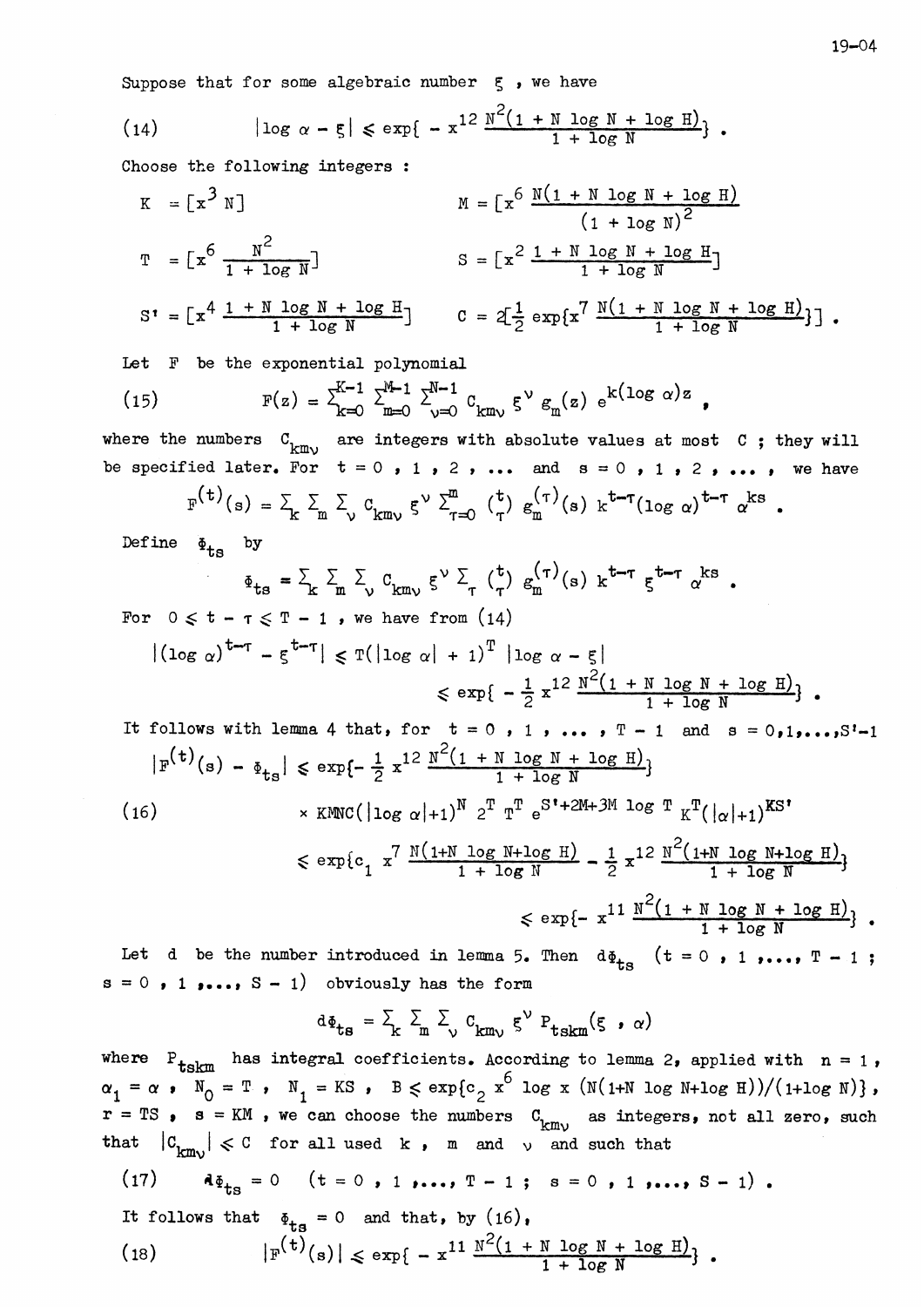Subsequently, we apply lemma 3 to F with  $R = S'$  and  $A = 6N$ . Since, from  $(15)$  and  $(10)$ ,

$$
\max_{|z| \leq 6N} |F(z)| \leq \exp\{c_3 x^7 \frac{N^2(1 + N \log N + \log H)}{1 + \log N}\}
$$

we obtain from  $(9)$  and  $(18)$ 

(19) 
$$
\max_{|z| \leq 3'} |F(z)| \leq \exp\{-\frac{1}{2} x^8 \frac{N^2 (1 + N \log N + \log H)}{1 + \log N}\}.
$$

By Cauchy's theorem, this implies for  $t = 0$ , 1,...,  $T - 1$  and  $s=0,1,\ldots,S<sup>1</sup>-1$ that

$$
(20) \quad |F^{(t)}(s)| \leq T^T \text{ s! max}_{|z| \leq S!} \quad |F(z)| \leq \exp\{-\frac{1}{3} x^8 \frac{N^2(1+N \log N + \log H)}{1 + \log N} \}.
$$

Together with  $(16)$  and  $(11)$ , we obtain

(21) 
$$
|d\Phi_{\text{ts}}| \le \exp\{-\frac{1}{4} x^8 \frac{N^2 (1 + N \log N + \log H)}{1 + \log N}\}
$$

for  $t = 0$ , 1,...,  $T - 1$ ;  $s = 0$ , 1,...,  $S' - 1$ .

But  $d\Phi_{\text{ts}}$ , for these values for t and s, is a polynomial with integral coefficients in the algebraic numbers  $\xi$  and  $\alpha$  . We apply lemma 1 to  $d\Phi_{\text{ts}}$  with  $n = 1$ ,  $\alpha_1 = \alpha$ ,  $N_0 = N + T$ ,  $N_1 = KS'$  and  $B \leq \exp\{\frac{c_4}{x^7}\}$ We thus obtain that either  $d\Phi_{\text{ts}} = 0$  or

$$
(22) \t|d\Phi_{\text{ts}}| > \exp\{-c_{5} x^{7} \frac{N^{2}(1 + N \log N + \log H)}{1 + \log N}\}
$$

for  $t = 0$ , 1,...,  $T - 1$ ;  $s = 0$ , 1,...,  $S' - 1$ .

Since (21) and (22) are incompatible if  $x$  is large enough, it follows that  $d\Phi_{\text{ts}} = 0$ ,  $\Phi_{\text{ts}} = 0$  and, by  $(16)$ ,

(23) 
$$
|F^{(t)}(s)| \le \exp\{-x^{11} \frac{N^2(1 + N \log N + \log H)}{1 + \log N}\}
$$
for  $t = 0, 1, ..., T - 1$ ;  $s = 0, 1, ..., S' - 1$ .

We are now ready to apply lemma 6 with  $a = \log \alpha$  and  $C_{km} = \sum_{v} C_{kmv}$   $\xi^{v}$  . By the  $\frac{1}{2}$  inequality

$$
\Omega \leqslant c_6 x^3 N
$$

condition (12) is easily checked. By the same inequality, (13) reduces to

From  $(23)$ , we thus obtain

(26) 
$$
|\sum_{y=0}^{N-1} C_{kmy} \xi^y| \le \exp\{-x^{10} \frac{N^2(1 + N \log N + \log H)}{1 + \log N}\}
$$
  
for  $k = 0$ , 1, ...,  $K - 1$ ;  $m = 0$ , 1, ...,  $M - 1$ .

Finally, we apply lemma 1 for a second time, with  $n = 0$  and  $B \leq NC$ . We obtain that either  $\sum_{v} c_{kmv} \xi^v = 0$  or

(27) 
$$
|\Sigma_{v} C_{kmv} \xi^{v}| > exp\{-c_{8} x^{7} \frac{N^{2}(1 + N log N + log H)}{1 + log N}\}.
$$

Thus,  $\sum_{v} C_{kmv} g^{v} = 0$  for all k and m. Since 1,  $\zeta$ ,...,  $g^{N-1}$  are linearly independent, it follows that all  $C_{kmv}$  are zero. The contradiction to the choice  $\sum_{n=1}$  are zero. The contradiction to the choice

$$
\mathfrak{m}_\mathcal{V}
$$